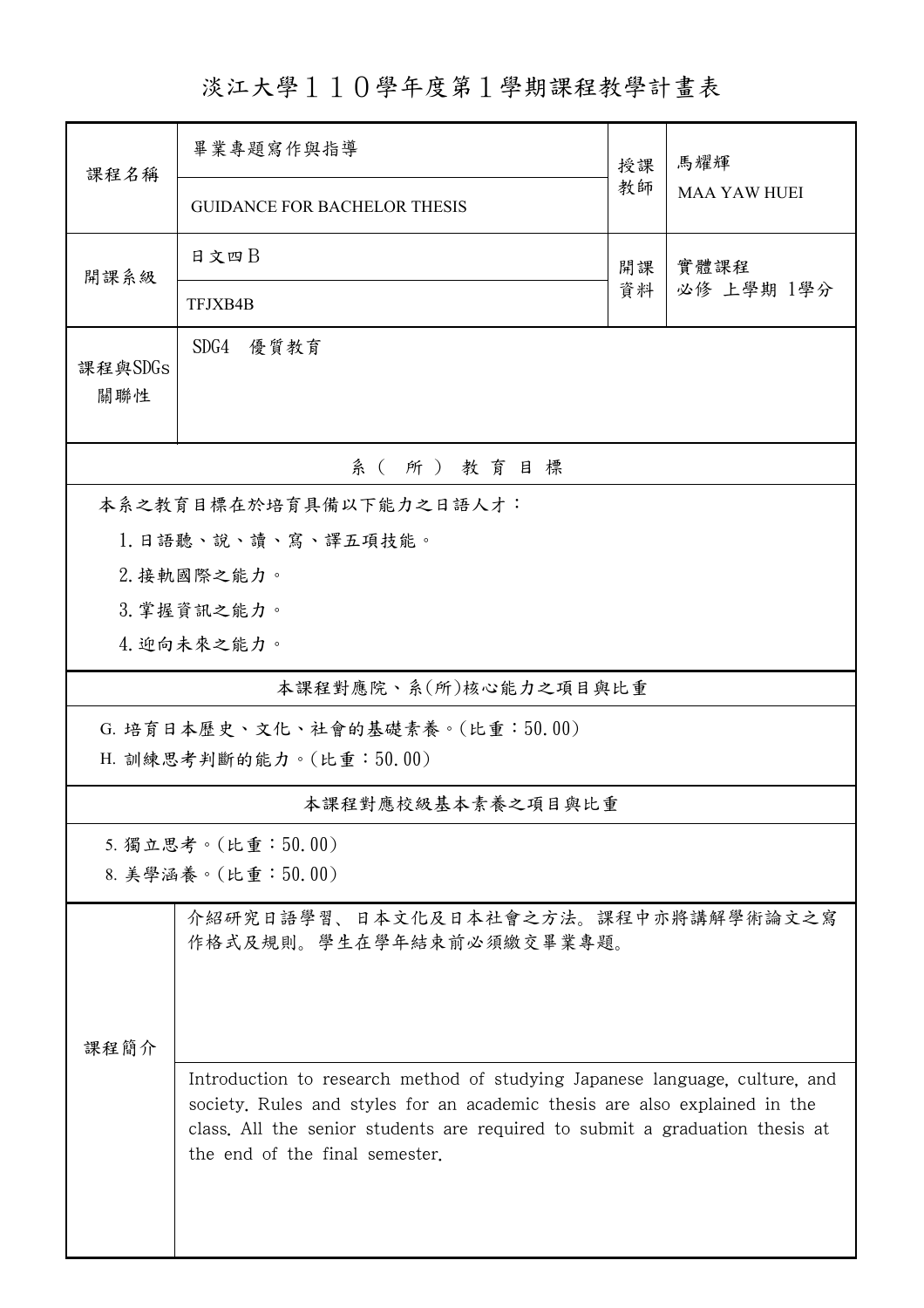## 本課程教學目標與認知、情意、技能目標之對應

將課程教學目標分別對應「認知(Cognitive)」、「情意(Affective)」與「技能(Psychomotor)」 的各目標類型。

一、認知(Cognitive):著重在該科目的事實、概念、程序、後設認知等各類知識之學習。

二、情意(Affective):著重在該科目的興趣、倫理、態度、信念、價值觀等之學習。

三、技能(Psychomotor):著重在該科目的肢體動作或技術操作之學習。

| 序<br>號         | 教學目標(中文)                                                                            |                              |            | 教學目標(英文)                                                                                                                                                                                                                                                                                                                             |      |  |  |  |
|----------------|-------------------------------------------------------------------------------------|------------------------------|------------|--------------------------------------------------------------------------------------------------------------------------------------------------------------------------------------------------------------------------------------------------------------------------------------------------------------------------------------|------|--|--|--|
|                | 1.了解日本文學、日語學習 (日本<br>語教育)、日本社會、文化之現況<br>與研究方法2.了解學術論文之日文<br>基本寫作格式及合乎邏輯之推論方<br>法、規則 |                              |            | 1. This class focuses on learning the methods of<br>researching in literature, education and culture of<br>Japanese.<br>2. Through this class, students will learn the basic<br>abilities to write a formal paper, including<br>organizing, collecting and analyzing data, expressing<br>critical thinking and drawing a conclusion. |      |  |  |  |
|                | 教學目標之目標類型、核心能力、基本素養教學方法與評量方式                                                        |                              |            |                                                                                                                                                                                                                                                                                                                                      |      |  |  |  |
| 序<br>號         | 目標類型                                                                                | 院、系 $(\hbox{\tt m})$<br>核心能力 | 校級<br>基本素養 | 教學方法                                                                                                                                                                                                                                                                                                                                 | 評量方式 |  |  |  |
| $\perp$        | 認知                                                                                  | <b>GH</b>                    | 58         | 講述                                                                                                                                                                                                                                                                                                                                   | 作業   |  |  |  |
|                | 授課進度表                                                                               |                              |            |                                                                                                                                                                                                                                                                                                                                      |      |  |  |  |
| 週<br>欤         | 日期起訖                                                                                |                              |            | 內 容 (Subject/Topics)                                                                                                                                                                                                                                                                                                                 | 備註   |  |  |  |
| 1              | $110/09/22$ ~<br>110/09/28                                                          | 畢專作品製作流程說明 (重要!勿缺課)          |            |                                                                                                                                                                                                                                                                                                                                      |      |  |  |  |
| $\overline{2}$ | $110/09/29$ ~<br>110/10/05                                                          | 為何寫?為誰作?                     |            |                                                                                                                                                                                                                                                                                                                                      |      |  |  |  |
| 3              | $110/10/06$ ~<br>110/10/12                                                          | 文章有架構?                       |            |                                                                                                                                                                                                                                                                                                                                      |      |  |  |  |
|                | $110/10/13$ ~<br>110/10/19                                                          | 題目好難定?                       |            |                                                                                                                                                                                                                                                                                                                                      |      |  |  |  |
| 5              | $110/10/20$ ~<br>110/10/26                                                          | 資料哪裡找?                       |            |                                                                                                                                                                                                                                                                                                                                      |      |  |  |  |
| 6              | $110/10/27$ ~<br>110/11/02                                                          | 先行研究怎麼檢討?                    |            |                                                                                                                                                                                                                                                                                                                                      |      |  |  |  |
| 7              | $110/11/03$ ~<br>110/11/09                                                          | 目的、意義怎麼區分?<br>動機、            |            |                                                                                                                                                                                                                                                                                                                                      |      |  |  |  |
| 8              | $110/11/10$ ~<br>110/11/16                                                          |                              | 文章有脈絡?     |                                                                                                                                                                                                                                                                                                                                      |      |  |  |  |
| 9              | $110/11/17$ ~<br>110/11/23                                                          | 期中考試週                        |            |                                                                                                                                                                                                                                                                                                                                      |      |  |  |  |
| 10             | $110/11/24$ ~<br>110/11/30                                                          | 文章有文體                        |            |                                                                                                                                                                                                                                                                                                                                      |      |  |  |  |
| 11             | $110/12/01$ ~<br>110/12/07                                                          | 字字不一樣                        |            |                                                                                                                                                                                                                                                                                                                                      |      |  |  |  |
| 12             | $110/12/08$ ~<br>110/12/14                                                          | 逗逗很重要                        |            |                                                                                                                                                                                                                                                                                                                                      |      |  |  |  |
|                |                                                                                     |                              |            |                                                                                                                                                                                                                                                                                                                                      |      |  |  |  |